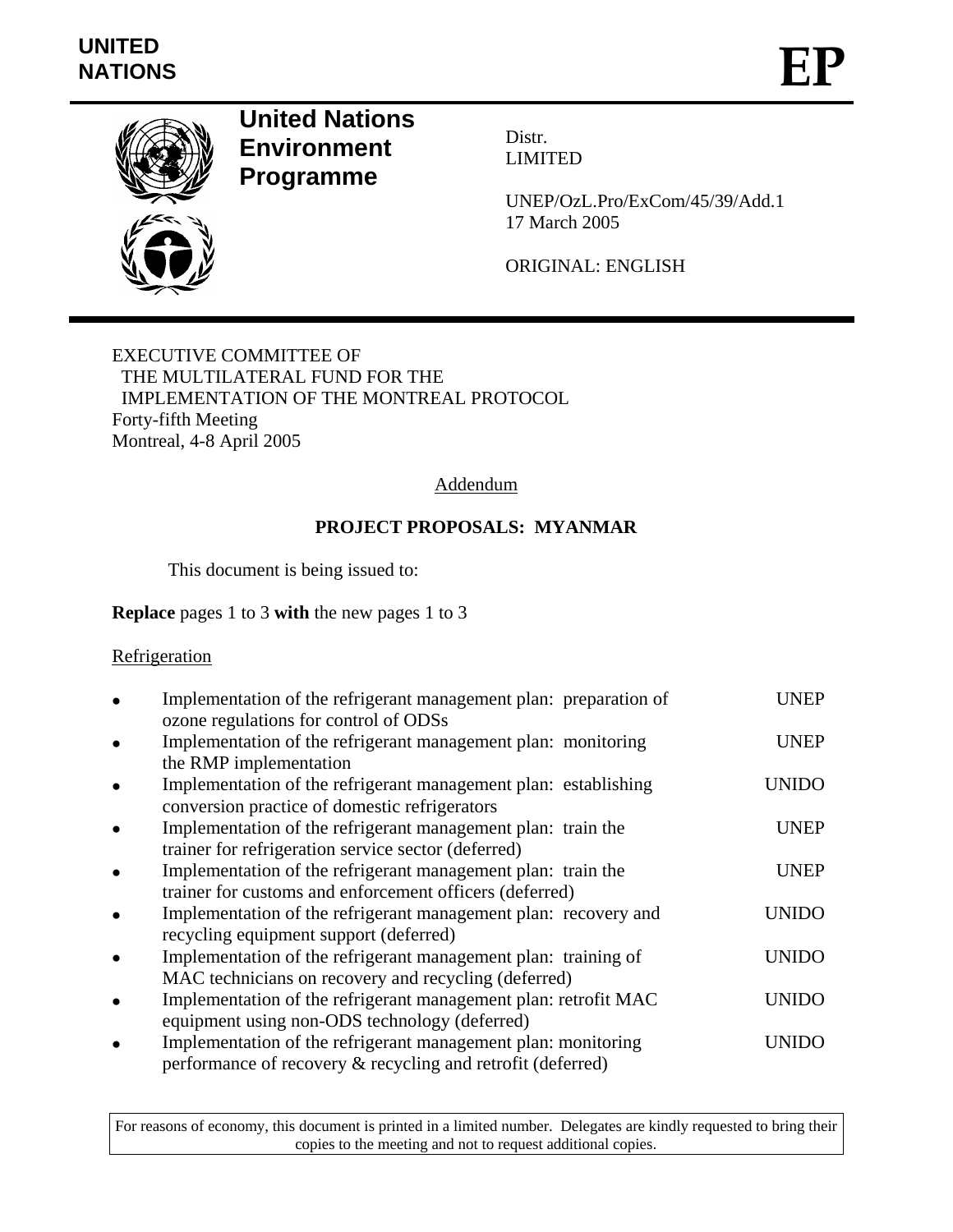### **PROJECT COVER SHEET (NON-MULTI-YEAR PROJECTS) MYANMAR**

### **PROJECT TITLES BILATERAL/IMPLEMENTING AGENCY**

| (a) | Implementation of the refrigerant management plan: preparation of ozone regulations for    |              |
|-----|--------------------------------------------------------------------------------------------|--------------|
|     | control of ODSs                                                                            | <b>UNEP</b>  |
| (b) | Implementation of the refrigerant management plan: monitoring the RMP implementation       | <b>UNEP</b>  |
| (c) | Implementation of the refrigerant management plan: establishing conversion practice of     |              |
|     | domestic refrigerators                                                                     | <b>UNIDO</b> |
| (d) | Implementation of the refrigerant management plan: train the trainer for refrigeration     |              |
|     | service sector (deferred)                                                                  | <b>UNEP</b>  |
| (e) | Implementation of the refrigerant management plan: train the trainer for customs and       |              |
|     | enforcement officers (deferred)                                                            | <b>UNEP</b>  |
| (f) | Implementation of the refrigerant management plan: recovery and recycling equipment        |              |
|     | support (deferred)                                                                         | <b>UNIDO</b> |
| (g) | Implementation of the refrigerant management plan: training of MAC technicians on          |              |
|     | recovery and recycling (deferred)                                                          | <b>UNIDO</b> |
| (h) | Implementation of the refrigerant management plan: retrofit MAC equipment using non-       |              |
|     | ODS technology (deferred)                                                                  | <b>UNIDO</b> |
| (i) | Implementation of the refrigerant management plan: monitoring performance of recovery $\&$ |              |
|     | recycling and retrofit (deferred)                                                          | <b>UNIDO</b> |

### **NATIONAL CO-ORDINATING AGENCY** NCEA

### **LATEST REPORTED CONSUMPTION DATA FOR ODS ADDRESSED IN PROJECT A: ARTICLE-7 DATA (ODP TONNES, 2003**, **AS OF 17 FEBRUARY 2005)**

| $\sim$ $\sim$ | $\cdot$ |  |
|---------------|---------|--|
|               |         |  |
|               |         |  |

| B: COUNTRY PROGRAMME SECTORAL DATA (ODP TONNES, 2003, AS OF 17 FEBRUARY 2005) |                                |  |  |  |  |
|-------------------------------------------------------------------------------|--------------------------------|--|--|--|--|
|                                                                               | ODS Name   Sub-sector/quantity |  |  |  |  |
| - CFC                                                                         | Refrigeration 51.6             |  |  |  |  |

**CFC consumption remaining eligible for funding (ODP tonnes)**  $n/a$ 

| <b>CURRENT</b><br><b>BUSINESS</b><br>YEAR |                        | Funding US \$ | Phase-out ODP tonnes |
|-------------------------------------------|------------------------|---------------|----------------------|
| <b>PLAN ALLOCATIONS</b>                   | (a), (b), (d,<br>. (e) | 226,000       | n/a                  |
|                                           | $(c), (f) - (h)$       | 267,050       | 43.                  |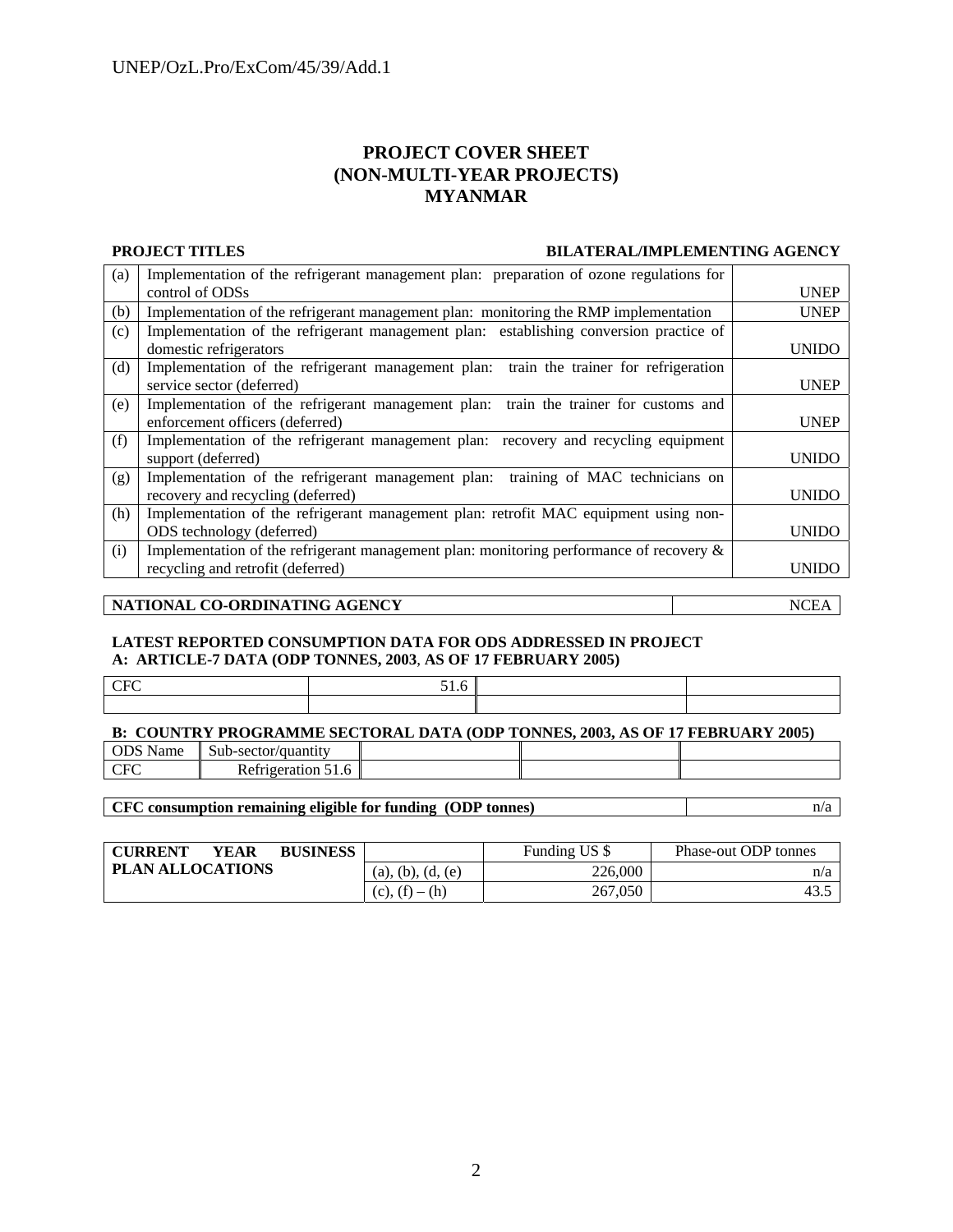## **PROJECT COVER SHEET – NON-MULTI-YEAR PROJECTS (continuation) MYANMAR**

| <b>PROJECT TITLE:</b>                             | Prep of ODS<br>regulations | Monitoring<br><b>RMP</b><br>implementa-<br>tion | <b>Establishing</b><br>conversion<br>practice of<br>domestic<br>refrigerators | <b>Train the</b><br>trainer | <b>Train the</b><br>trainer for<br>customs | R and R<br>equipment<br>support | <b>Training</b><br><b>MAC</b><br>technicians on<br><b>R</b> and <b>R</b> | <b>Retrofit MAC</b><br>equipment | <b>Monitoring</b><br>performance<br>of R & R and<br>retrofit |
|---------------------------------------------------|----------------------------|-------------------------------------------------|-------------------------------------------------------------------------------|-----------------------------|--------------------------------------------|---------------------------------|--------------------------------------------------------------------------|----------------------------------|--------------------------------------------------------------|
| ODS use at enterprise (ODP tonnes):               |                            |                                                 |                                                                               |                             |                                            |                                 |                                                                          |                                  |                                                              |
| ODS to be phased out (ODP tonnes):                |                            |                                                 | 2.1                                                                           |                             |                                            |                                 |                                                                          |                                  |                                                              |
| ODS to be phased in (ODP tonnes):                 |                            |                                                 |                                                                               |                             |                                            |                                 |                                                                          |                                  |                                                              |
| <b>Project duration (months):</b>                 | 6                          | 36                                              | 18                                                                            | 21                          | 12                                         | 12                              | 18                                                                       | 36                               | 36                                                           |
| Initial amount requested (US \$):                 | 13,000                     | 22,000                                          | 100,000                                                                       | 53,500                      | 68,000                                     | 43,000                          | 70,000                                                                   | 95,000                           | 26,000                                                       |
| <b>Final project cost:</b>                        |                            |                                                 |                                                                               |                             |                                            |                                 |                                                                          |                                  |                                                              |
| Incremental Capital Cost (US \$)                  | 13,000                     | 22,000                                          | 72,728                                                                        | 53,500                      | 68,000                                     | 43,000                          | 70,000                                                                   | 75,000                           | 26,000                                                       |
| Contingency $(10\%)$ (US \$)                      |                            |                                                 | 7,278                                                                         |                             |                                            |                                 |                                                                          |                                  |                                                              |
| Incremental Operating Cost (US \$)                |                            |                                                 |                                                                               |                             |                                            |                                 |                                                                          |                                  |                                                              |
| Total Project Cost (US \$)                        | 13,000                     | 22,000                                          | 80,000                                                                        | 53,500                      | 68,000                                     | 43,000                          | 70,000                                                                   | 75,000                           | 26,000                                                       |
| Local ownership (%):                              | 100%                       | 100%                                            | 100%                                                                          | 100%                        | 100%                                       | 100%                            | 100%                                                                     | 100%                             | 100%                                                         |
| Export component $(\%):$                          | 0%                         | $0\%$                                           | 0%                                                                            | 0%                          | 0%                                         | 0%                              | 0%                                                                       | 0%                               | 0%                                                           |
| Requested grant (US \$):                          | 13,000                     | 22,000                                          | 80,000                                                                        | $0$ (deferred)              | $0$ (deferred)                             | $0$ (deferred)                  | $0$ (deferred)                                                           | $0$ (deferred)                   | $0$ (deferred)                                               |
| Cost-effectiveness (US \$/kg):                    |                            |                                                 |                                                                               |                             |                                            |                                 |                                                                          |                                  |                                                              |
| <b>Implementing agency support cost (US \$):</b>  | 1,690                      | 2,860                                           | 7,200                                                                         | $0$ (deferred)              | $0$ (deferred)                             | $0$ (deferred)                  | $0$ (deferred)                                                           | $0$ (deferred)                   | $0$ (deferred)                                               |
| <b>Total cost of project to Multilateral Fund</b> | 14,690                     | 24,860                                          | 87,200                                                                        | $0$ (deferred)              | $0$ (deferred)                             | $0$ (deferred)                  | $0$ (deferred)                                                           | $0$ (deferred)                   | $0$ (deferred)                                               |
| (US \$):                                          |                            |                                                 |                                                                               |                             |                                            |                                 |                                                                          |                                  |                                                              |
| Status of counterpart funding (Y/N):              |                            |                                                 |                                                                               |                             |                                            |                                 |                                                                          |                                  |                                                              |
| Project monitoring milestones included            | N                          | N                                               | ${\bf N}$                                                                     |                             |                                            |                                 |                                                                          |                                  |                                                              |
| (Y/N):                                            |                            |                                                 |                                                                               |                             |                                            |                                 |                                                                          |                                  |                                                              |

| <b>SECRETARIAT'S</b><br><b>RECOMMENDATION</b> | Blanket<br>t approval<br>. . | Deferred |
|-----------------------------------------------|------------------------------|----------|
|                                               |                              |          |